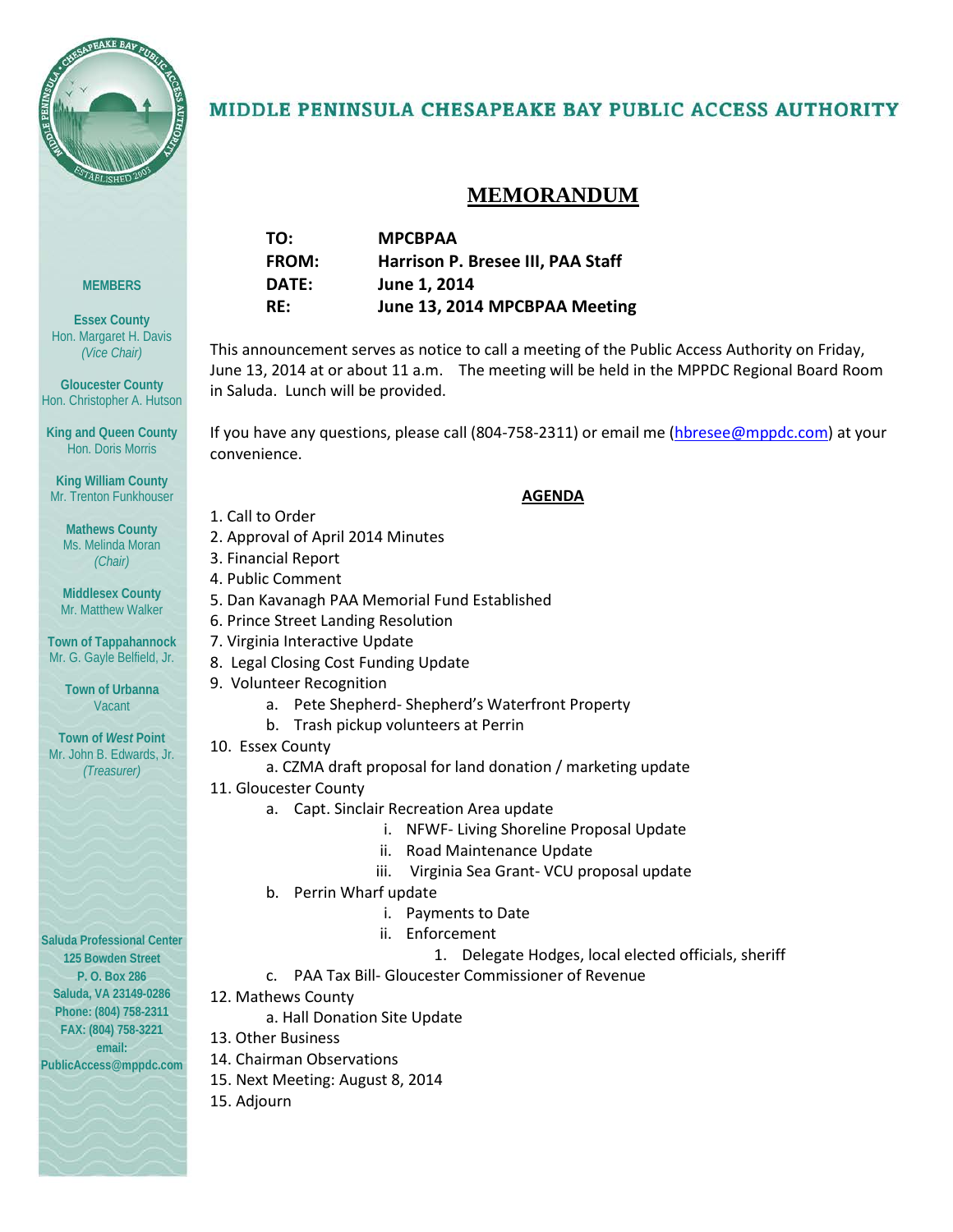#### **MIDDLE PENINSULA CHESAPEAKE BAY PUBLIC ACCESS AUTHORITY MINUTES** April 11, 2014 Middle Peninsula Planning District Commission Saluda, Virginia

#### **1. Call to Order**

Ms. Mindy Moran, Chair, called the meeting to order. Attending: Mr. Reese Peck, Essex County, Mr. Tom Swartzwelder, King and Queen County, Ms. Melinda Moran, Mathews County, Mr. Matt Walker, Middlesex County, Mr. Trenton Funkhouser, King William County, Mr. John Edwards, Town of West Point, Ms. Holly McGowan, Town of West Point, and MPPDC Staff, Mr. Harrison P. Bresee III and Mrs. Beth Johnson.

#### **2. Approval of February 2014 Minutes**

Ms. Melinda Moran requested a motion to approve the February 2013 minutes. Mr. Trenton Funkhouser moved that the minutes be approved. Mr. Matt Walker seconded the motion. Ms. Melinda Moran, Chair, asked for any discussion. Motion carried by unanimous vote.

#### **3. Approval of April 2014 Financial Report**

Ms. Melinda Moran, Chair, requested a motion to approve the April 2014 financial report subject to audit. Mr. Trenton Funkhouser moved that the minutes be approved. Mr. Matt Walker seconded the motion. Ms. Melinda Moran, Chair, asked for any discussion. Motion carried by unanimous vote.

#### **4. Public Comment**

None.

#### **5. 2014-15 Work Plan Draft**

Mrs. Beth Johnson presented the 2014-15 budget and Mr. Harrison Bresee discussed the 2014-15 Draft Work Plan. The budget is divided into restricted and non-restricted categories. Restricted funds are specifically designated to be spent only on certain parcels of land depending on the various sources of funding (such as rental income or timber revenue from a property that must be used on the same property that generated the income). The draft budget shows a balanced budget with an FY 15 End of Year anticipated restricted fund balance of \$148,962.00 and an unrestricted balance of \$17,683.00. The Draft Work Plan includes the following program operating areas: MPCBPAA Administration and Local Public Access Technical Assistance; Public Access Land Transfers and VDOT Research; Capt. Sinclair Waterfront Property Re-Use/VA Sea Grant; Virginia Interactive Online Reservation System; Aberdeen Creek Harbor Dredging/Finance; Mathews Heritage Park (Youth Scout Camp); Haworth, Clay Tract, and Capt. Sinclair Timber Management; and Water Access Strategic Planning.

Mr. Walker made a motion that the budget and 2014-15 work plan be adopted. Mr. Funkhouser seconded the motion. Ms. Melinda Moran, Chair, asked for any discussion. Motion carried by unanimous vote.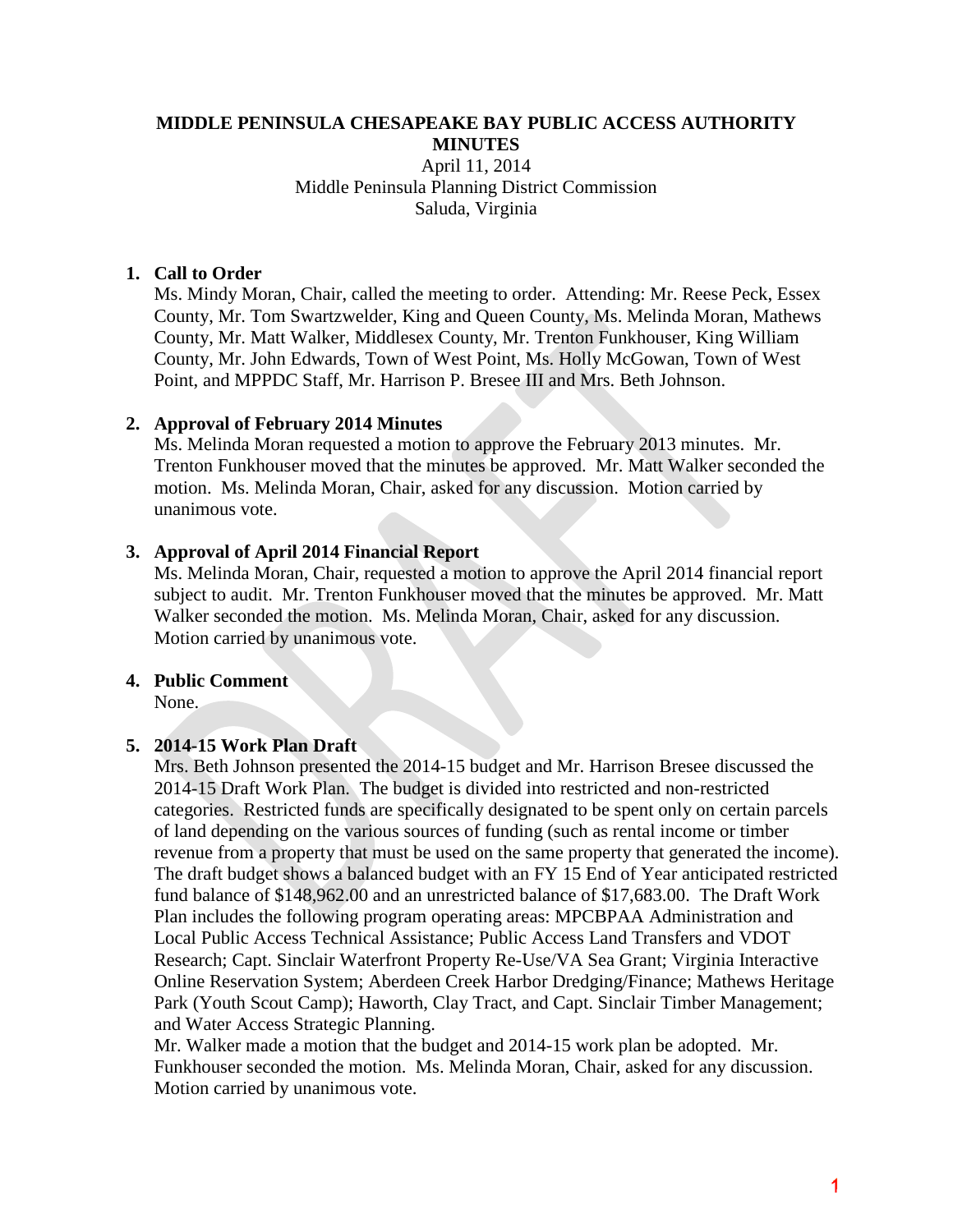#### **6. Virginia Interactive Update**

Mr. Bresee updated the board on the progress of setting up a virtual reservation system for fees on the PAA lands. Virginia Interactive's prototype demo is still in the works and should be ready for review by the June meeting. A contract has been signed. Updates will be made at future meetings.

#### **7. Legal Closing Cost Funding Update**

Mr. Bresee updated the Board on the staff's attempts to find funds to help fund the closing costs for donated properties to the MPCBPAA. Closing costs cost between \$3,000 and \$4,000 per property. To date three grants to Foundations have been submitted, requesting \$10,000. No action taken.

#### **8. General Assembly Budget Amendment Update**

Mr. Bresee updated the Board on the General Assembly's decision to not support the MPCBPAA in this year's budget. Staff will continue to encourage the GA to take action and financially support the MPCBPAA. No action taken.

#### **9. Essex County**

a. CZMA draft proposal for land donation /marketing

Mr. Bresee reminded the Board that staff is pursuing the CZMA grant mentioned at the last meeting. Mr. Reese acknowledged that public water access is extremely limited in Essex County and that he supports any attempt to develop more access in Essex County.

#### **10. Gloucester County**

- a. Lands End/Capt. Sinclair Recreation Area Update
	- i. NFWF Living Shoreline Proposal is still pending.

Road Maintenance Update- Mr. Walker made a motion that staff work with the Gloucester Rowing Association Board of Directors, who is utilizing the property a the base for the High School Crew Team, to come up with a formal arrangement in regards to the maintenance of the gravel road on the Capt. Sinclair Recreation Area. Mr. Funkhouser seconded the motion. Ms. Melinda Moran, Chair, asked for any discussion. Motion carried by unanimous vote.

- ii. Insurance Update damage to property. The roofs of the barn at the Capt. Sinclair Recreation Area were damaged in a wind storm. Insurance was paid the MPCBPAA. No repairs have been undertaken to date. Staff will update the Board on any repairs made.
- iii. Virginia Sea Grant –VCU Proposal. Virginia Commonwealth University was awarded the grant from Virginia Sea Grant for the RFP titled "Waterfront Property Reuse and Community Development Plan" that was advertised this winter. VCU proposed to produce a development strategy for the Capt. Sinclair Recreation Area that will be: "comprehensive, multifaceted, and economically viable, and will use best efforts to ensure that it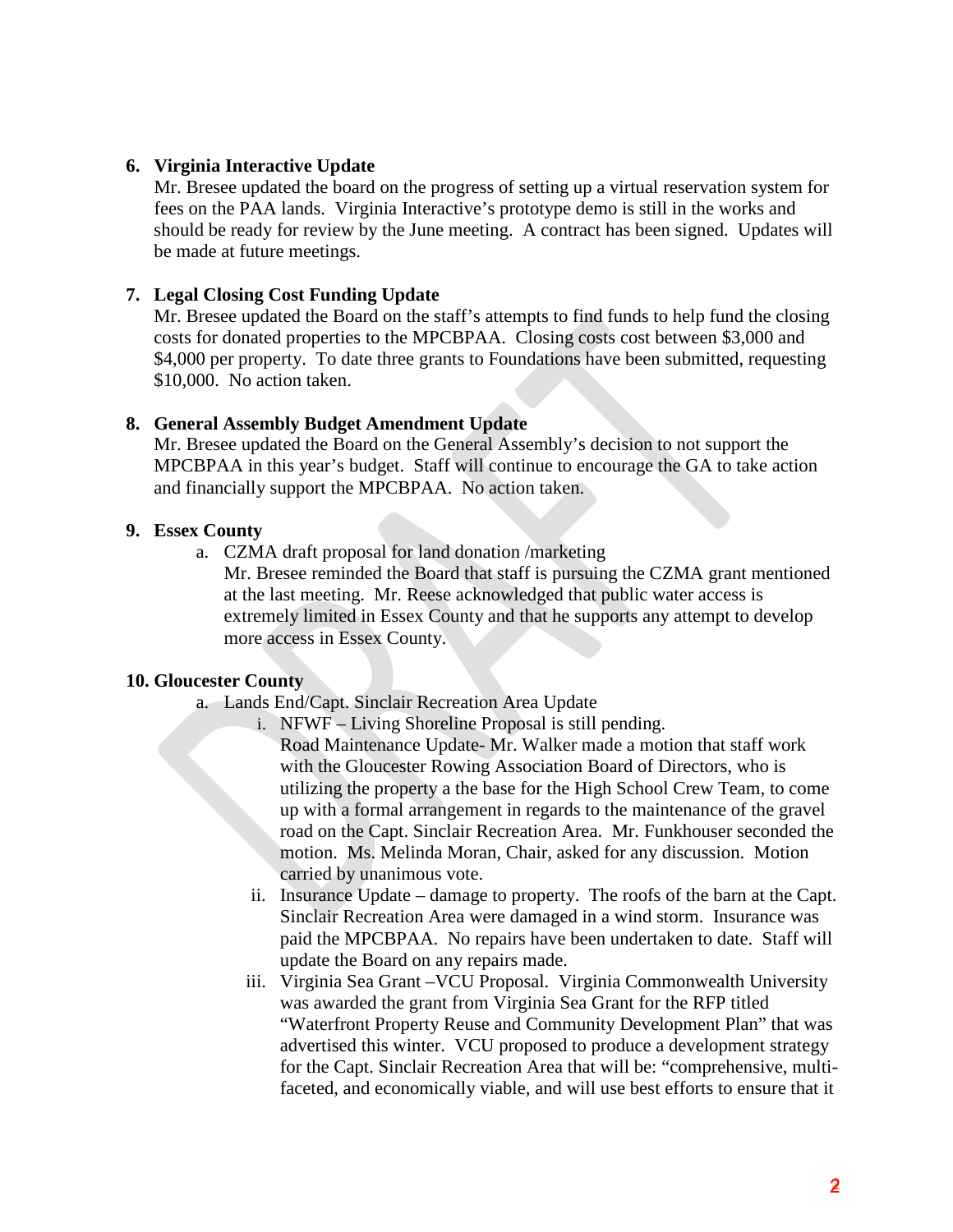reflects the preferences of, and is therefore enthusiastically embraced by the community. The strategy will include several development alternatives, and the report will include a rich base of data which the MPPDC can use to inform decision making and development, regardless of which course of action it chooses." The project is set to begin on June 20, 2014 and be completed on June 15, 2015. No local or MPCBPAA funds were used for this project.

b. Perrin Wharf Update

Mr. Bresee referenced the stickers in the Agenda Packet that will be used by staff to phase in a fee structure for users of the Perrin Wharf. For 2014, boats and commercial trucks utilizing the Wharf for loading and offloading will be required to pay a \$20 per year fee and attach a sticker to their boat or truck. Slip fees are \$100 per month and a sticker must be attached to their boat.

A sign depicting NOAA, Virginia Coastal Zone Management Program, and the MPCBPAA, detailing the funding source for the slip improvement project (Task #52, FY10 #NA10NOS4190205), was installed on the Wharf. A photo of the sign was included in the Agenda Packet.

#### 11. **Mathews County**

a. Hall Donation Site Update – Mr. Bresee reported that Mr. Jim Smith has made no progress since December. Staff will continue to update on any progress.

#### **12. Other Business**

- a. Ms. Moran asked that the Master Plan of the MPCBPAA include a statement of the benefits of land donations to the MPCBPAA and how the benefits offset the loss of tax revenue for Counties (as the land is taken off the tax rolls). Mr. Bresee stated that he would consult with Mr. Lawrence to work on developing the statement.
- b. A general discussion on the importance of dredging for the Middle Peninsula economy ensued. An interest in pursuing developing Dredge Spoil sites in the region, as recommended in the MPCBPAA's *2011 Shallow Draft Navigation and Sediment Management Plan*, was indicated. No action was taken.

#### **13. Chairman Observations**

None.

#### **14. Next Meeting**

The Next Middle Peninsula Chesapeake Bay Public Access Authority Meeting is scheduled for June 13, 2014 at 11:00 am in the Middle Peninsula Planning District Commission's Regional Board Room.

#### **15. Adjourn**

On a motion by Mr. Trent Funkhouser and seconded by Mr. Matt Walker, and by unanimous vote, the meeting adjourned at 1:17 pm.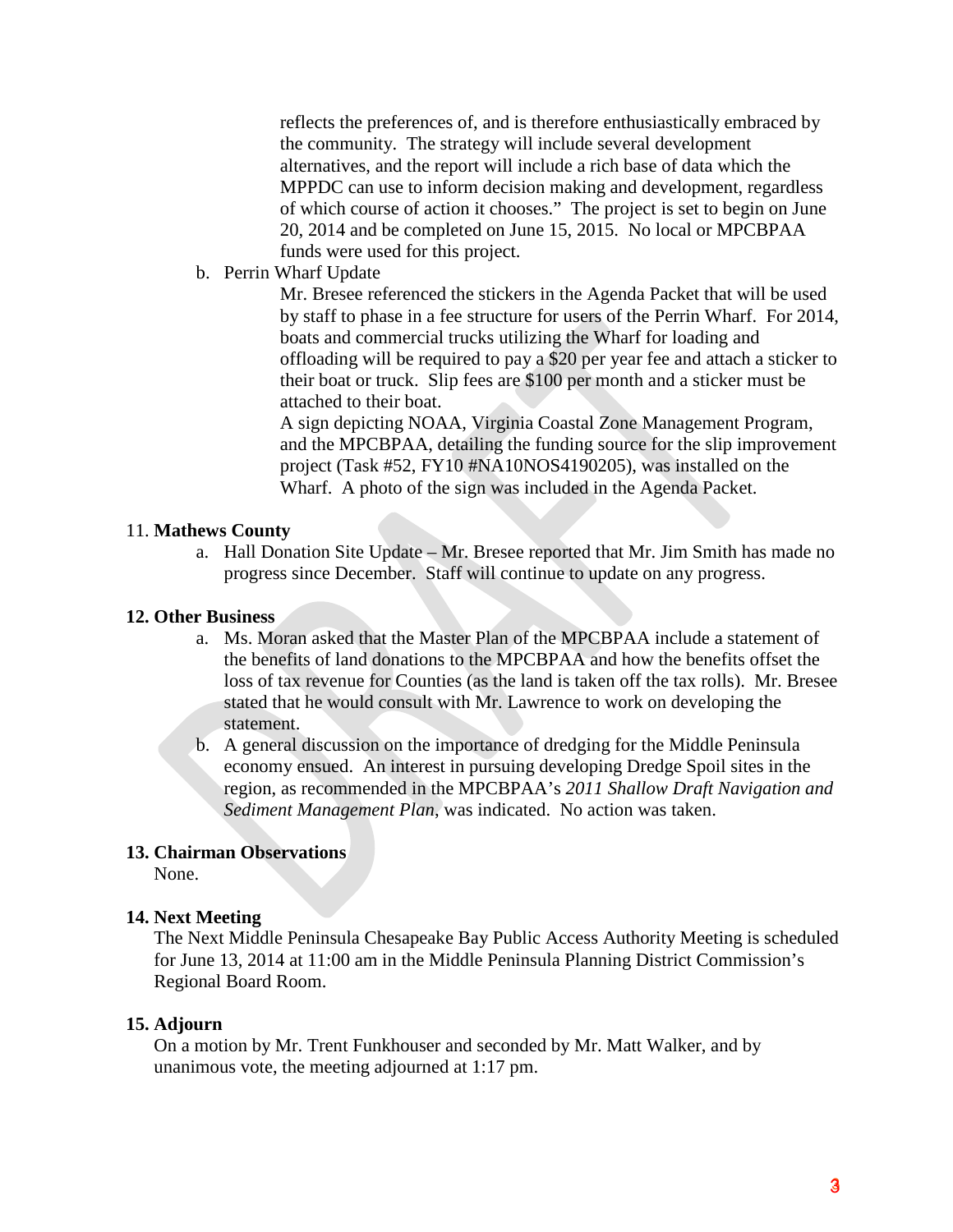## **Balance Sheet**

| <b>Middle Peninsula Chesapeake Bay Public Access Authority</b> |       |                                        | <b>Run Date:</b><br><b>Run Time:</b> | 6/9/14<br>9:56:02 am |
|----------------------------------------------------------------|-------|----------------------------------------|--------------------------------------|----------------------|
| Period From: 07/01/13 to 05/31/14                              |       |                                        | Page 1 of 2                          |                      |
| <b>Assets:</b>                                                 |       |                                        |                                      |                      |
|                                                                | 10000 | Checking                               | 14,888.09                            |                      |
|                                                                | 10100 | <b>LGIP</b>                            | 26,163.97                            |                      |
|                                                                | 11001 | <b>Browne Tract</b>                    | 254,849.00                           |                      |
|                                                                | 11002 | Clay Tract                             | 907,695.00                           |                      |
|                                                                | 11003 | Haworth Tract                          | 174,000.00                           |                      |
|                                                                | 11004 | <b>Hall Tract</b>                      | 305,700.00                           |                      |
|                                                                | 11005 | <b>Shenk Property</b>                  | 226,500.00                           |                      |
|                                                                | 11006 | Lands End                              | 1,423,600.00                         |                      |
|                                                                | 11007 | Perrin Wharf                           | 16,151.00                            |                      |
|                                                                | 11008 | Sloop Landing                          | 49,400.00                            |                      |
|                                                                | 11009 | Dutchmans Point                        | 167,900.00                           |                      |
|                                                                |       | <b>Total Assets:</b>                   | \$3,566,847.06                       |                      |
| <b>Liabilities:</b>                                            |       |                                        |                                      |                      |
|                                                                | 20000 | <b>Accounts Payable</b>                | 645.50                               |                      |
|                                                                |       | <b>Total Liabilities:</b>              | \$645.50                             |                      |
| <b>Projects</b>                                                |       |                                        |                                      |                      |
|                                                                | 30014 | Administration_FY14                    | 9,756.09                             |                      |
|                                                                | 31003 | Haworth Tract Administration           | 24,163.92                            |                      |
|                                                                | 31006 | Lands End Property Administration      | 8,721.22                             |                      |
|                                                                | 31008 | <b>Land Acquisitions</b>               | 3,000.00                             |                      |
|                                                                | 32000 | Perrin Wharf Improvements              | $-1,097.87$                          |                      |
|                                                                | 32001 | Sloop Landing                          | $-4,318.50$                          |                      |
|                                                                | 32002 | Dutchmans Point                        | $-3,827.79$                          |                      |
|                                                                | 39000 | <b>General Fund Balance</b>            | 3,529,804.49                         |                      |
|                                                                |       | <b>Total Projects</b>                  | \$3,566,201.56                       |                      |
|                                                                |       | <b>Total Liabilities and Projects</b>  | 3,566,847.06                         |                      |
|                                                                |       | <b>Net Difference to be Reconciled</b> |                                      | \$0.00               |
|                                                                |       | <b>Total Adjustment</b>                |                                      | \$0.00               |
|                                                                |       | <b>Unreconciled Balance</b>            |                                      | \$0.00               |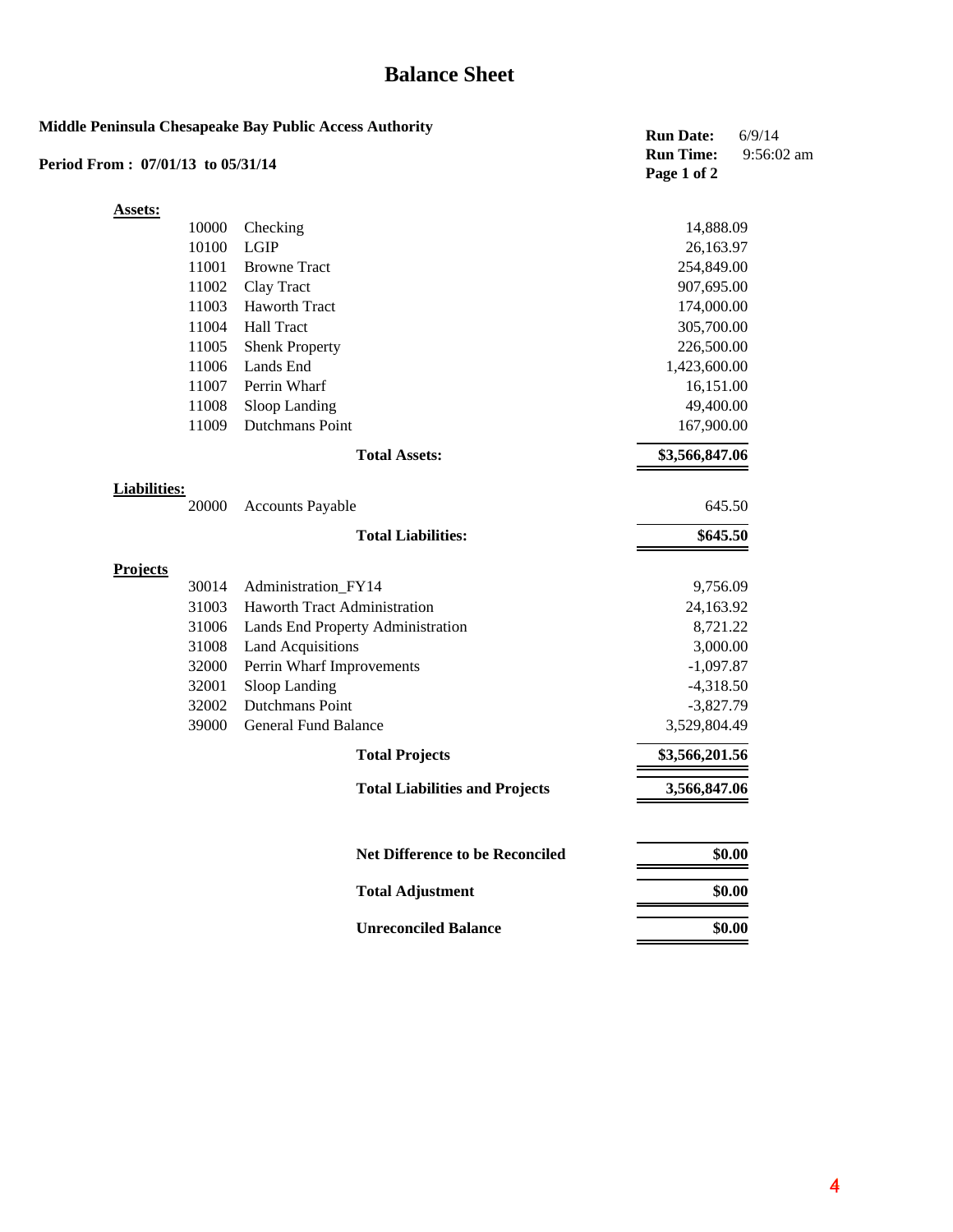# **Balance Sheet**

| Middle Peninsula Chesapeake Bay Public Access Authority<br>Period From: 07/01/13 to 05/31/14 |                                                             |              |      | 6/9/14<br>$9:56:02$ am |
|----------------------------------------------------------------------------------------------|-------------------------------------------------------------|--------------|------|------------------------|
| <b>Reconciling Items </b>                                                                    |                                                             |              |      |                        |
| (1)                                                                                          | Paid Salaries are<br>Timesheets show<br>Difference          | 0.00<br>0.00 | 0.00 |                        |
|                                                                                              | (2) Leave accrued this year                                 | 0.00         |      |                        |
| (3)                                                                                          | Fringe Pool is<br>Fringe allocated<br>Difference            | 0.00<br>0.00 | 0.00 |                        |
| (4)                                                                                          | Indirect Pool is<br><b>Indirect Allocated</b><br>Difference | 0.00<br>0.00 | 0.00 |                        |

| Total adjustments | \$0.00 |
|-------------------|--------|
|                   |        |
|                   |        |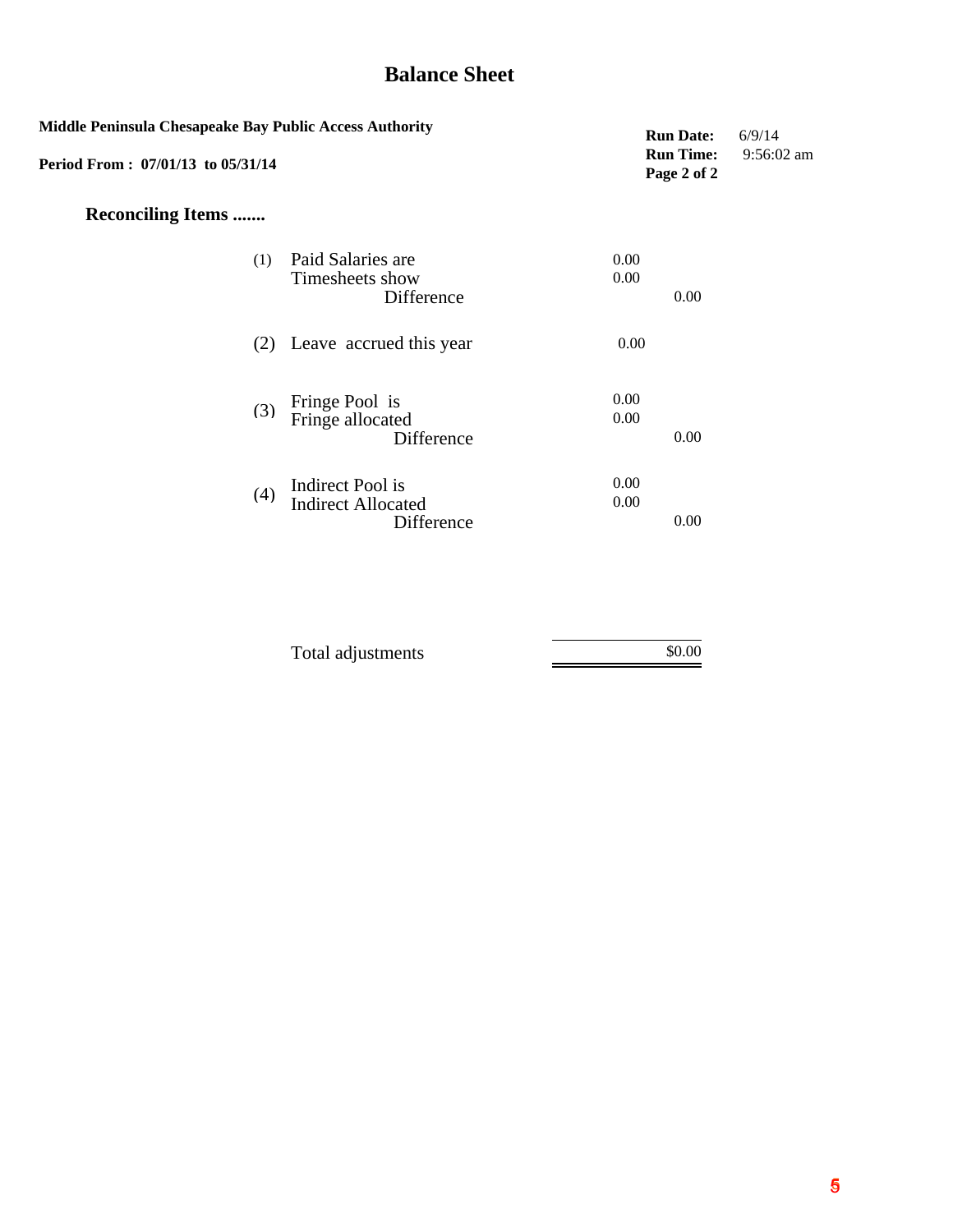# **Agencywide Line Item Revenues and Expenditures**

#### **Middle Peninsula Chesapeake Bay Public Access Autho**

Run Date: 06/09/2014 Run Time: 9:58:23 am Page 1 of 1

#### **Period:** 07/01/2013 to 05/31/2014

**With Indirect Detail**

| <b>Code &amp; Description</b> |                                   | <b>Budget</b> | <b>Current</b> | <b>YTD</b> | Un/Ovr       | $%$ Bud |
|-------------------------------|-----------------------------------|---------------|----------------|------------|--------------|---------|
| <b>Revenues</b>               |                                   |               |                |            |              |         |
| 40100                         | DEQ (CZM)                         | 6,000.00      | 0.00           | 6,000.00   | 0.00         | 100.00% |
| 40200                         | <b>Interest Income</b>            | 50.00         | 2.17           | 12.30      | 37.70        | 24.60%  |
| 40210                         | Miscellaneous Income              | 0.00          | 3,000.00       | 13,505.82  | $-13,505.82$ | 0.00%   |
| 40211                         | <b>Hunting Fees</b>               | 1,600.00      | 0.00           | 1,100.00   | 500.00       | 68.75%  |
| 40212                         | <b>Rental Income</b>              | 12,960.00     | 2,160.00       | 11,124.00  | 1,836.00     | 85.83%  |
| 40213                         | <b>Timber Sales</b>               | 38,000.00     | 0.00           | 44,606.52  | $-6,606.52$  | 117.39% |
| 40214                         | Wharf Tie-Up Fees                 | 8,000.00      | 0.00           | 20.00      | 7,980.00     | 0.25%   |
|                               | <b>Revenues</b>                   | 66,610.00     | 5,162.17       | 76,368.64  | $-9,758.64$  | 114.65% |
| <b>Expenses</b>               |                                   |               |                |            |              |         |
| 52100                         | Property Insurance                | 2,612.00      | 0.00           | 0.00       | 2,612.00     | 0.00%   |
| 52101                         | <b>Facilities Maintenance</b>     | 0.00          | 871.00         | 1,936.00   | $-1,936.00$  | 0.00%   |
| 52102                         | Flood Insurance                   | 9,330.00      | 0.00           | 3,767.00   | 5,563.00     | 40.38%  |
| 52110                         | <b>Utilities</b>                  | 600.00        | 291.15         | 518.78     | 81.22        | 86.46%  |
| 53002                         | Supplies                          | 0.00          | 0.00           | 980.68     | $-980.68$    | 0.00%   |
| 53003                         | <b>Meeting Supplies</b>           | 0.00          | 0.00           | 127.91     | $-127.91$    | 0.00%   |
| 53004                         | Equipment                         | 0.00          | 0.00           | 148.38     | $-148.38$    | 0.00%   |
| 55000                         | Workshops/Conferences             | 0.00          | 0.00           | 50.00      | $-50.00$     | 0.00%   |
| 56001                         | Consulting/Contractual            | 7,125.00      | 0.00           | 14,341.30  | $-7,216.30$  | 201.28% |
| 56003                         | Accounting                        | 3,125.00      | 0.00           | 109.84     | 3,015.16     | 3.51%   |
| 56004                         | Legal                             | 5,000.00      | 0.00           | 10,408.79  | $-5,408.79$  | 208.18% |
| 56006                         | Construction                      | 5,400.00      | 0.00           | 6,676.00   | $-1,276.00$  | 123.63% |
| 56007                         | Fees & Permits                    | 0.00          | 0.00           | 60.00      | $-60.00$     | 0.00%   |
| 56008                         | <b>Public Officials Insurance</b> | 448.00        | 0.00           | 0.00       | 448.00       | 0.00%   |
| 57900                         | Miscellaneous Expense             | 0.00          | 0.00           | 846.89     | $-846.89$    | 0.00%   |
|                               | <b>Expenses</b>                   | 33,640.00     | 1,162.15       | 39,971.57  | $-6,331.57$  | 118.82% |
|                               |                                   |               |                |            |              |         |
|                               | <b>Agency Balance</b>             | 32,970.00     | 4,000.02       | 36,397.07  |              |         |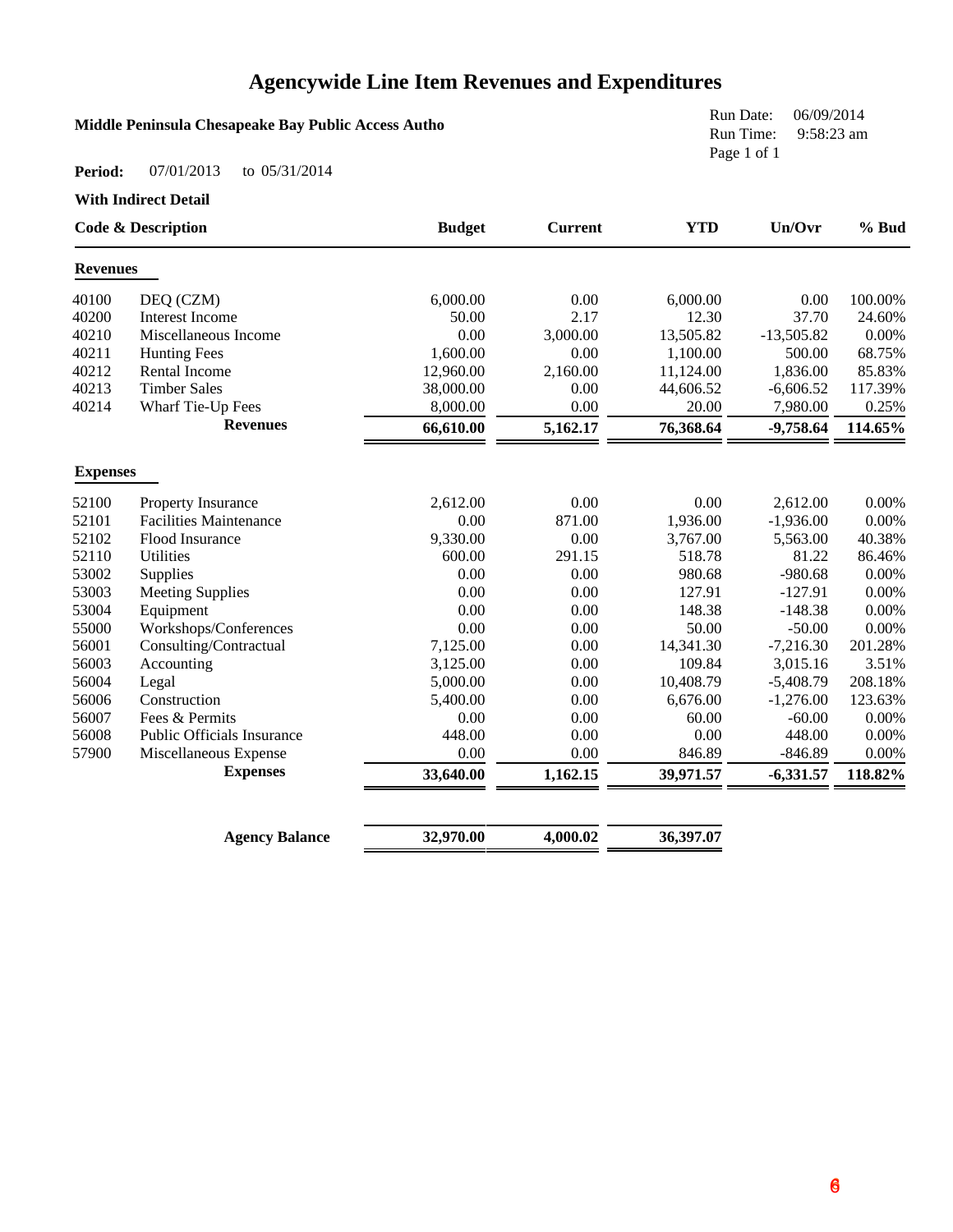# Dan Kavanagh Memorial Fund

#### <http://www.gofundme.com/9sbcfc>



Help us celebrate Dan's life, commitment to public service, and love of the outdoors by supporting what he often referred to as his greatest accomplishment as a public servant, the formation of the Middle Peninsula Chesapeake Bay Public Access Authority. Dan spent most of his professional career at the Middle Peninsula Planning District Commission, and under his watch in 2003, the Middle Peninsula Chesapeake Bay Public Access Authority (PAA) was born. The PAA was created by the Virginia General Assembly for the express purpose of providing public water recreational opportunities to the citizens of the Middle Peninsula, the Commonwealth of Virginia and beyond. Much of the early work was in acquiring and offering for public enjoyment new public land on the Dragon Run, a pristine Bald Cyprus swamp meandering between Essex, King and Queen, Middlesex and Gloucester counties. Today the PAA manages just under 1,000 acres of waterfront properties across the Middle Peninsula. Help celebrate Dan's accomplishments by supporting the Public Access Authority.

More information about the PAA can be found here: http://www.virginiacoastalaccess.net/

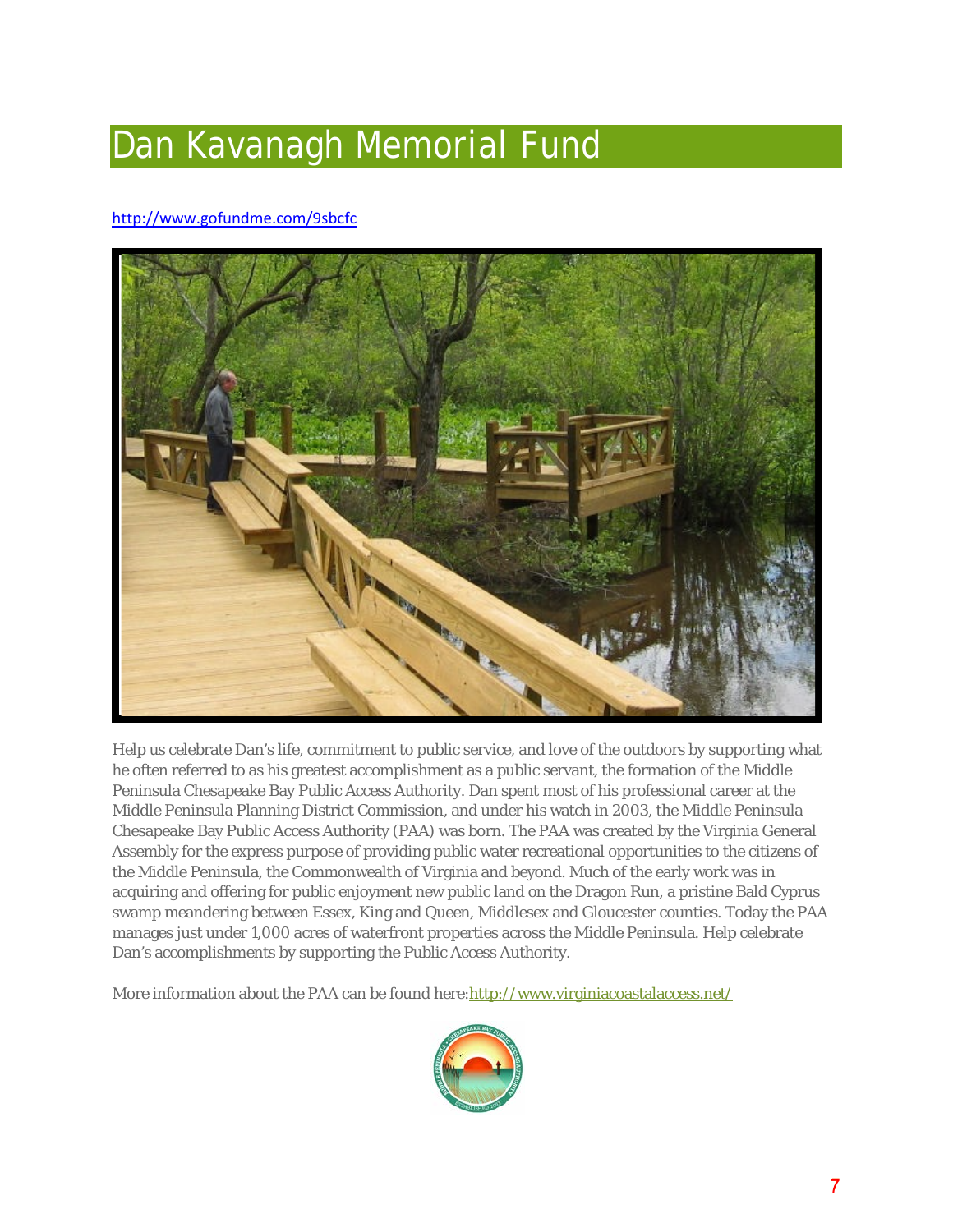#### **RESOLUTION REQUESTING TRANSFER OF INTEREST OF THE PRINCE STREET ROAD ENDING FROM THE COMMONWEALTH TRANSPORTATION BOARD TO THE MIDDLE PENINSULA CHESAPEAKE BAY PUBLIC ACCESS AUTHORITY**

#### **June 14, 2014**

**WHEREAS,** pursuant to §33.1-223.2:17, *Code of Virginia,* 1950, as amended, (the Code), the Commonwealth Transportation Board (the Board) may transfer to a public access authority, established pursuant to Title 15.2, its rights and interest in a highway or landing, including wharf, pier or dock, without first abandoning or discontinuing the highway or landing, if it deems it in the public interest; and,

**WHEREAS,** the Middle Peninsula Chesapeake Bay Public Access Authority (the Authority) was established under §15.2-6600 et seq., of the Code and has requested, in writing, transfer of ownership in the end of Route T1005, Prince Street, from the beginning of Newbill Drive to 150 feet East on Prince Street to the Rappahannock River and,

**WHEREAS,** it is the Authority's intent, after the transfer, to "allow for improvement of the facilities for public use into the future, including use by commercial and recreational activities"; and,

**WHEREAS,** the Essex County Board of Supervisors and the Tappahannock Town Council have passed a resolution supporting the request by the Authority to transfer ownership from the Commonwealth Transportation Board to the Middle Peninsula Chesapeake Bay Public Access Authority, and

**NOW, THEREFORE, BE IT RESOLVED,** pursuant to §33.1-223.2:17 of the Code of Virginia, ownership of the end of Route T1005, Prince Street, from the beginning of Newbill Drive to 150 feet East on Prince Street to the Rappahannock River shall be transferred from the Commonwealth of Virginia to the Middle Peninsula Chesapeake Bay Public Access Authority upon approval of this resolution.

Adopted this \_\_\_ day of June, 2014

Attest: \_\_\_\_\_\_\_\_\_\_\_\_\_\_\_\_\_\_\_\_\_\_\_ \_\_\_\_\_\_\_\_\_\_\_\_\_\_\_\_\_\_\_\_\_\_\_\_\_

Clerk or Secretary Chairman